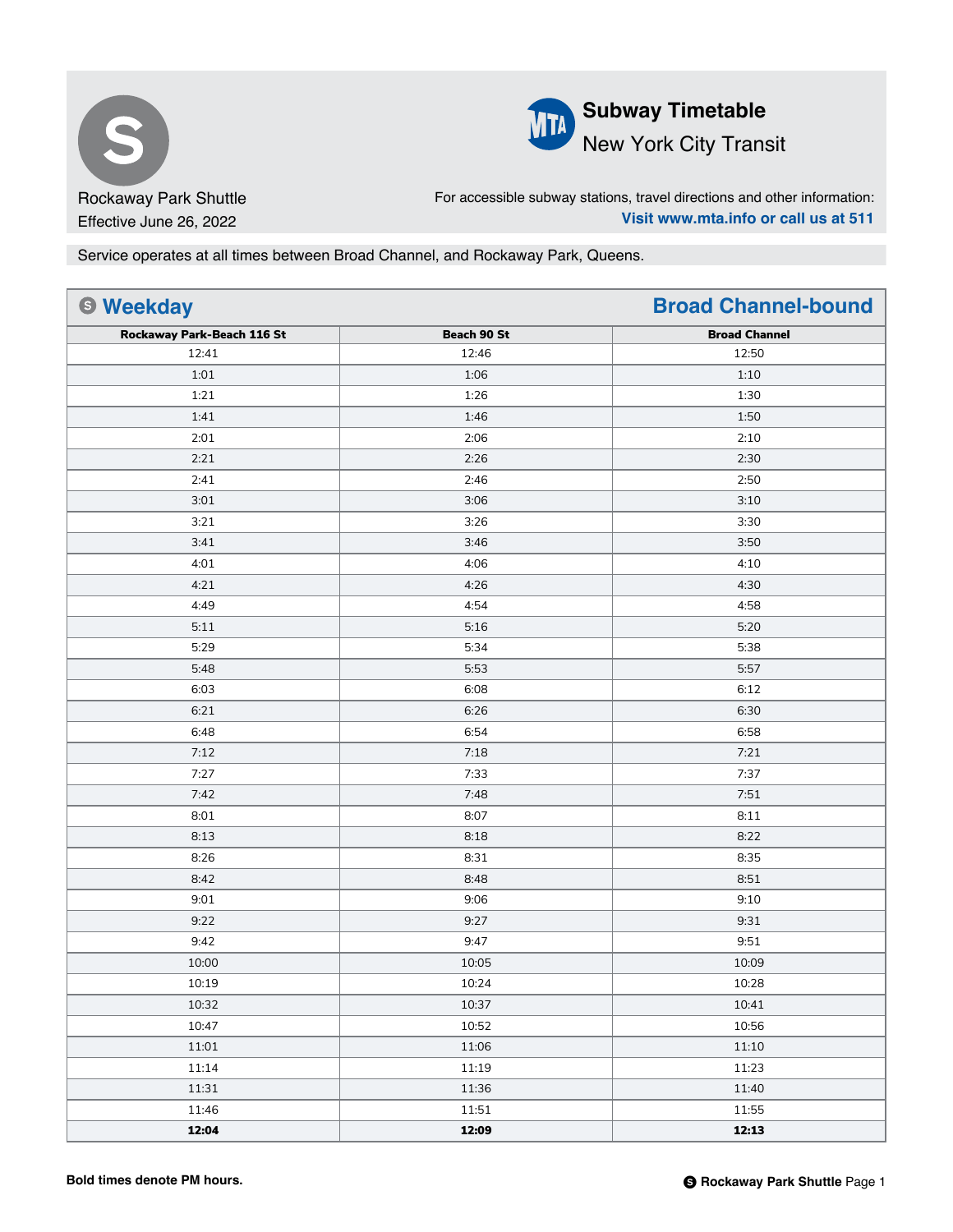| Rockaway Park-Beach 116 St | Beach 90 St | <b>Broad Channel</b> |
|----------------------------|-------------|----------------------|
| 12:14                      | 12:19       | 12:23                |
| 12:34                      | 12:39       | 12:43                |
| 12:46                      | 12:51       | 12:55                |
| 1:01                       | 1:06        | 1:10                 |
| 1:19                       | 1:24        | 1:28                 |
| 1:34                       | 1:39        | 1:43                 |
| 1:46                       | 1:52        | 1:55                 |
| 2:01                       | 2:06        | 2:10                 |
| 2:16                       | 2:21        | 2:25                 |
| 2:30                       | 2:35        | 2:39                 |
| 2:42                       | 2:48        | 2:51                 |
| 3:00                       | 3:05        | 3:09                 |
| 3:12                       | 3:18        | 3:21                 |
| 3:30                       | 3:35        | 3:39                 |
| 3:42                       | 3:48        | 3:51                 |
| 3:57                       | 4:02        | 4:06                 |
| 4:11                       | 4:17        | 4:20                 |
| 4:25                       | 4:31        | 4:34                 |
| 4:38                       | 4:44        | 4:47                 |
| 4:54                       | 4:59        | 5:03                 |
| 5:11                       | 5:16        | 5:20                 |
| 5:26                       | 5:31        | 5:35                 |
| 5:48                       | 5:53        | 5:57                 |
| 6:07                       | 6:12        | 6:16                 |
| 6:27                       | 6:33        | 6:36                 |
| 6:39                       | 6:44        | 6:48                 |
| 6:48                       | 6:54        | 6:57                 |
| 7:01                       | 7:06        | 7:10                 |
| 7:16                       | 7:22        | 7:25                 |
| 7:26                       | 7:32        | 7:35                 |
| 7:35                       | 7:41        | 7:44                 |
| 7:51                       | 7:56        | 8:00                 |
| 8:03                       | 8:08        | 8:12                 |
| 8:23                       | 8:29        | 8:32                 |
| 8:39                       | 8:44        | 8:48                 |
| 8:53                       | 8:58        | 9:02                 |
| 9:17                       | 9:22        | 9:26                 |
| 9:36                       | 9:42        | 9:45                 |
| 9:53                       | 9:59        | 10:02                |
| 10:10                      | 10:16       | 10:19                |
| 10:35                      | 10:40       | 10:44                |
| 10:54                      | 11:00       | 11:03                |
| 11:10                      | 11:16       | 11:19                |
| 11:31                      | 11:36       | 11:40                |
| 11:58                      | 12:04       | 12:07                |
| 12:20                      | 12:25       | 12:29                |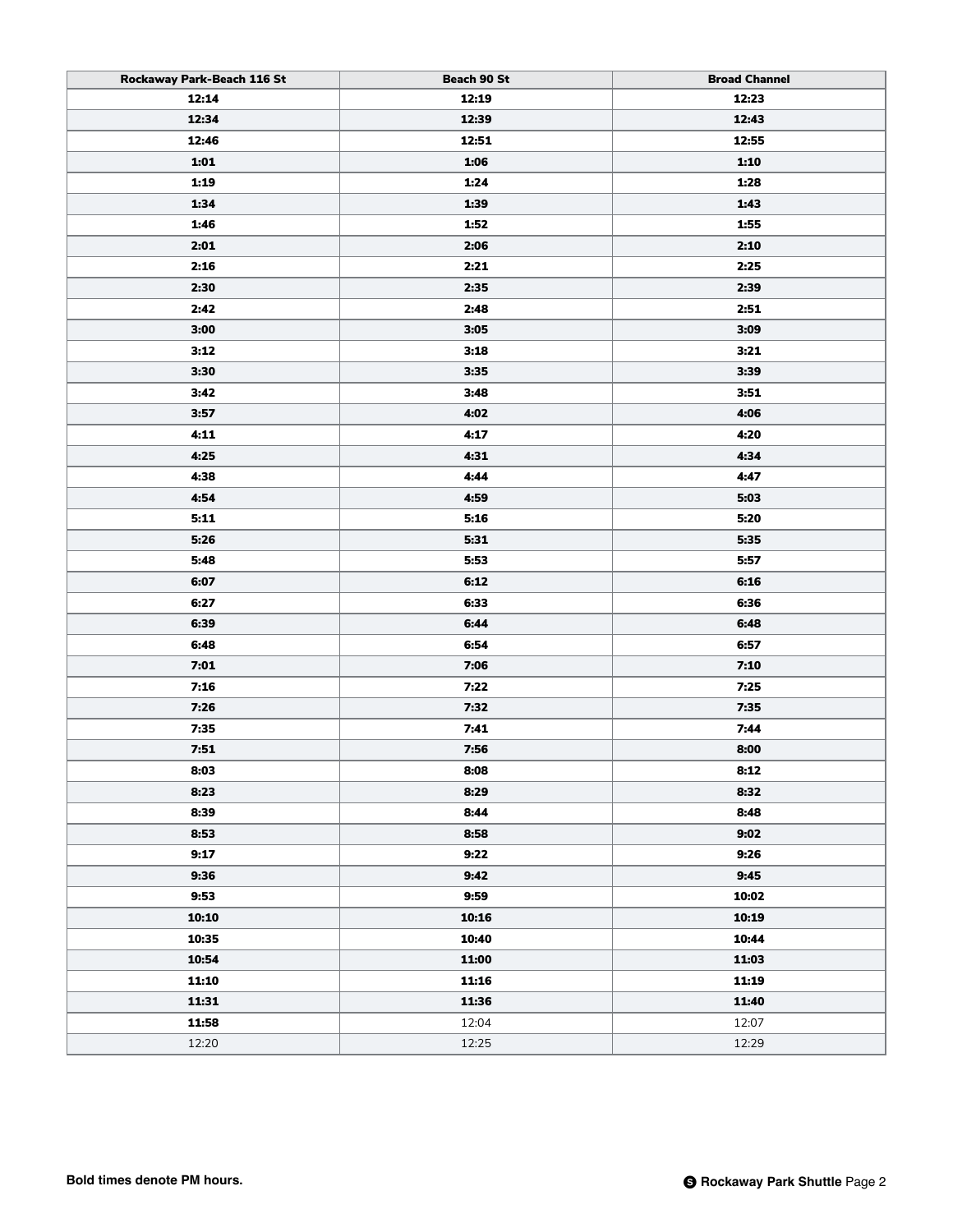| <b>6 Weekday</b>     | <b>Rockaway Park-bound</b> |                            |
|----------------------|----------------------------|----------------------------|
| <b>Broad Channel</b> | Beach 90 St                | Rockaway Park-Beach 116 St |
| 12:19                | 12:23                      | 12:27                      |
| 12:43                | 12:47                      | 12:51                      |
| 1:07                 | 1:11                       | 1:15                       |
| 1:30                 | 1:34                       | 1:38                       |
| 1:47                 | 1:51                       | 1:55                       |
| 2:07                 | 2:11                       | 2:15                       |
| 2:27                 | 2:31                       | 2:35                       |
| 2:47                 | 2:51                       | 2:55                       |
| 3:07                 | 3:11                       | 3:15                       |
| 3:27                 | 3:31                       | 3:35                       |
| 3:47                 | 3:51                       | 3:55                       |
| 4:07                 | 4:11                       | 4:15                       |
| 4:27                 | 4:31                       | 4:35                       |
| 4:47                 | 4:51                       | 4:55                       |
| 5:09                 | 5:13                       | 5:18                       |
| 5:31                 | 5:35                       | 5:40                       |
| 5:49                 | 5:53                       | 5:58                       |
| 6:08                 | 6:12                       | 6:16                       |
| 6:27                 | 6:31                       | 6:36                       |
| 6:47                 | 6:51                       | 6:56                       |
| 7:18                 | 7:22                       | 7:26                       |
| 7:37                 | 7:41                       | 7:46                       |
| 7:50                 | 7:54                       | 7:59                       |
| 8:06                 | 8:10                       | 8:15                       |
| 8:22                 | 8:26                       | 8:31                       |
| 8:38                 | 8:42                       | 8:46                       |
| 8:55                 | 8:59                       | 9:04                       |
| 9:12                 | 9:16                       | 9:21                       |
| 9:32                 | 9:36                       | 9:41                       |
| 9:51                 | 9:55                       | 10:00                      |
| 10:05                | 10:09                      | 10:14                      |
| 10:20                | 10:24                      | 10:29                      |
| 10:43                | 10:47                      | 10:51                      |
| 10:53                | 10:57                      | 11:02                      |
| 11:07                | 11:11                      | 11:16                      |
| 11:21                | 11:25                      | 11:30                      |
| 11:34                | 11:38                      | 11:43                      |
| 11:51                | 11:55                      | 12:00                      |
| 12:06                | 12:10                      | 12:15                      |
| 12:24                | 12:28                      | 12:33                      |
| 12:39                | 12:43                      | 12:48                      |
| 12:58                | 1:02                       | 1:07                       |
| 1:07                 | 1:11                       | 1:16                       |
| 1:21                 | 1:25                       | 1:30                       |
| 1:39                 | 1:43                       | 1:48                       |
| 1:59                 | 2:03                       | 2:08                       |
| 2:06                 | 2:10                       | 2:15                       |
| 2:21                 | 2:25                       | 2:30                       |
| 2:36                 | 2:40                       | 2:45                       |
|                      |                            |                            |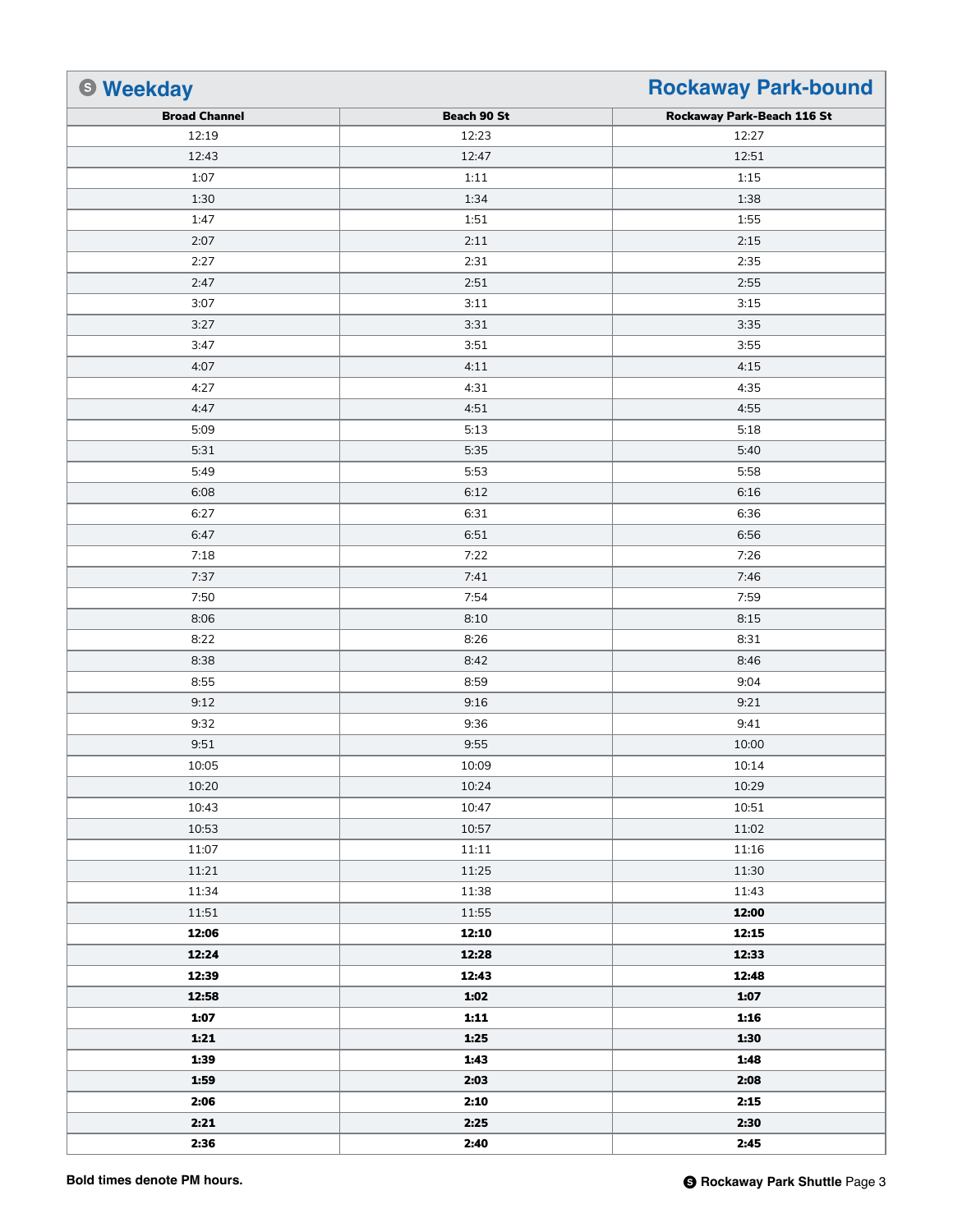| <b>Broad Channel</b> | Beach 90 St | Rockaway Park-Beach 116 St |
|----------------------|-------------|----------------------------|
| 2:50                 | 2:54        | 2:59                       |
| 3:02                 | 3:06        | 3:11                       |
| 3:20                 | 3:24        | 3:29                       |
| 3:32                 | 3:36        | 3:41                       |
| 3:50                 | 3:54        | 3:59                       |
| 4:02                 | 4:06        | 4:11                       |
| 4:17                 | 4:21        | 4:26                       |
| 4:31                 | 4:35        | 4:40                       |
| 4:47                 | 4:51        | 4:56                       |
| 5:02                 | 5:06        | 5:11                       |
| 5:16                 | 5:20        | 5:25                       |
| 5:34                 | 5:38        | 5:44                       |
| 5:46                 | 5:50        | 5:56                       |
| 6:09                 | 6:13        | 6:18                       |
| 6:32                 | 6:36        | 6:41                       |
| 6:47                 | 6:51        | 6:56                       |
| 6:59                 | 7:03        | 7:08                       |
| 7:08                 | 7:12        | 7:17                       |
| 7:21                 | 7:25        | 7:29                       |
| 7:39                 | 7:43        | 7:47                       |
| 7:48                 | 7:52        | 7:56                       |
| 8:00                 | 8:04        | 8:09                       |
| 8:11                 | 8:15        | 8:20                       |
| 8:25                 | 8:29        | 8:34                       |
| 8:50                 | 8:54        | 8:59                       |
| 8:59                 | 9:03        | 9:08                       |
| 9:13                 | 9:17        | 9:22                       |
| 9:39                 | 9:43        | 9:47                       |
| 9:59                 | 10:03       | 10:08                      |
| 10:18                | 10:22       | 10:27                      |
| 10:39                | 10:43       | 10:48                      |
| 10:55                | 10:59       | 11:04                      |
| 11:14                | 11:18       | 11:23                      |
| 11:30                | 11:34       | 11:39                      |
| 11:55                | 11:59       | 12:04                      |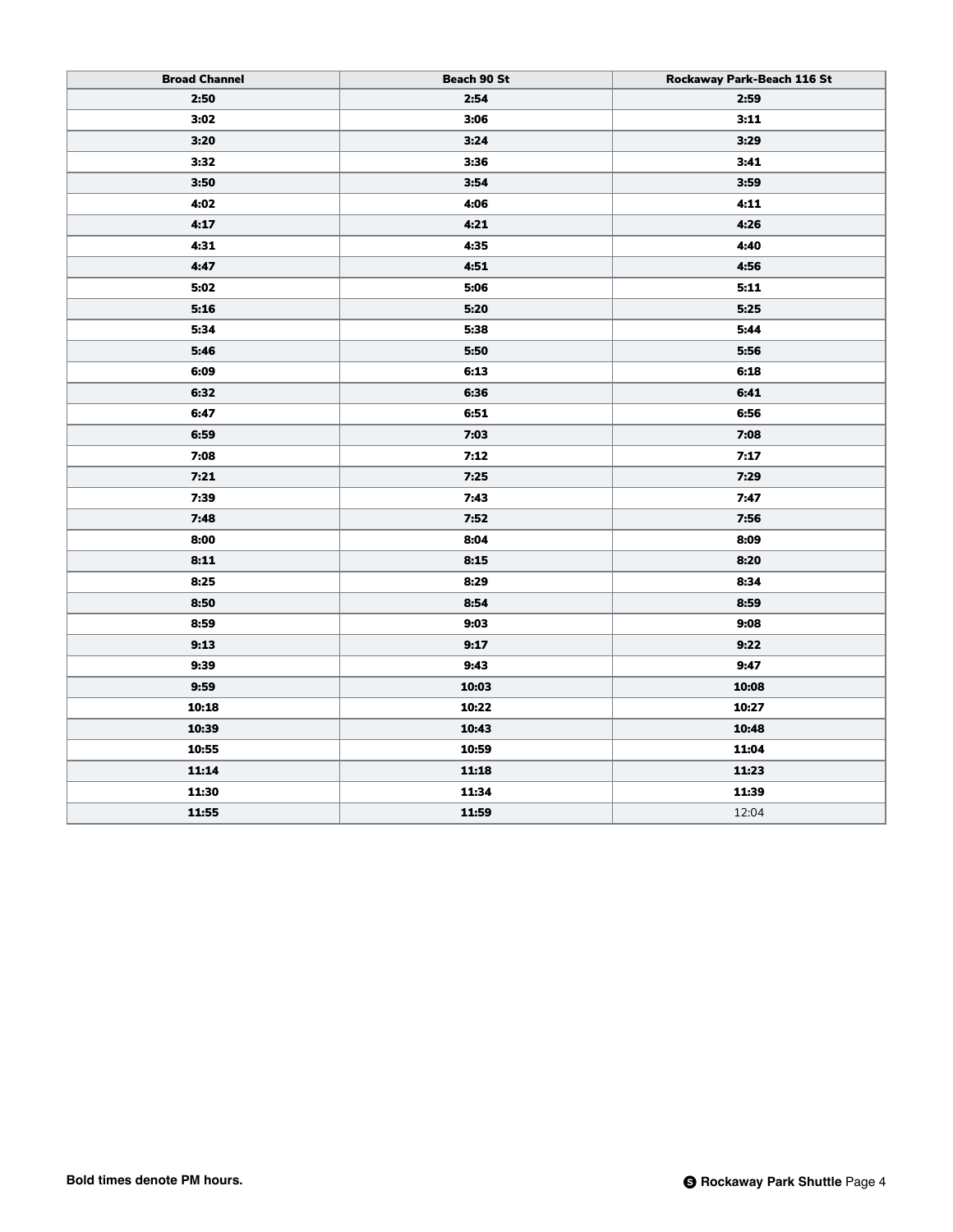| <b>Saturday</b>            |             | <b>Broad Channel-bound</b> |
|----------------------------|-------------|----------------------------|
| Rockaway Park-Beach 116 St | Beach 90 St | <b>Broad Channel</b>       |
| 12:41                      | 12:46       | 12:50                      |
| 1:01                       | 1:06        | 1:10                       |
| 1:21                       | 1:26        | 1:30                       |
| 1:41                       | 1:46        | 1:50                       |
| 2:01                       | 2:06        | 2:10                       |
| 2:21                       | 2:26        | 2:30                       |
| 2:41                       | 2:46        | 2:50                       |
| 3:01                       | 3:06        | 3:10                       |
| 3:21                       | 3:26        | 3:30                       |
| 3:41                       | 3:46        | 3:50                       |
| 4:01                       | 4:06        | 4:10                       |
| 4:21                       | 4:26        | 4:30                       |
| 4:41                       | 4:46        | 4:50                       |
| 5:01                       | 5:06        | 5:10                       |
| 5:23                       | 5:28        | 5:32                       |
| 5:47                       | 5:52        | 5:56                       |
| 6:09                       | 6:14        | 6:18                       |
| 6:30                       | 6:35        | 6:39                       |
| 6:50                       | 6:55        | 6:59                       |
| 7:10                       | 7:15        | 7:19                       |
| 7:30                       | 7:35        | 7:39                       |
| 7:40                       | 7:45        | 7:49                       |
| 7:50                       | 7:55        | 7:59                       |
| 8:10                       | 8:15        | 8:19                       |
| 8:30                       | 8:35        | 8:39                       |
| 8:40                       | 8:45        | 8:49                       |
| 8:50                       | 8:55        | 8:59                       |
| 9:10                       | 9:15        | 9:19                       |
| 9:30                       | 9:35        | 9:39                       |
| 9:40                       | 9:45        | 9:49                       |
| 9:50                       | 9:55        | 9:59                       |
| 10:10                      | 10:15       | 10:19                      |
| 10:30                      | 10:35       | 10:39                      |
| 10:40                      | 10:45       | 10:49                      |
| 10:50                      | 10:55       | 10:59                      |
| 11:10                      | 11:15       | 11:19                      |
| 11:30                      | 11:35       | 11:39                      |
| 11:40                      | 11:45       | 11:49                      |
| 11:50                      | 11:55       | 11:59                      |
| 12:10                      | 12:15       | 12:19                      |
| 12:30                      | 12:35       | 12:39                      |
| 12:40                      | 12:45       | 12:49                      |
| 12:50                      | 12:55       | 12:59                      |
| 1:10                       | 1:15        | 1:19                       |
| 1:30                       | 1:35        | 1:39                       |
| 1:40                       | 1:45        | 1:49                       |
| 1:50                       | 1:55        | 1:59                       |
| 2:10                       | 2:15        | 2:19                       |
| 2:30                       | 2:35        | 2:39                       |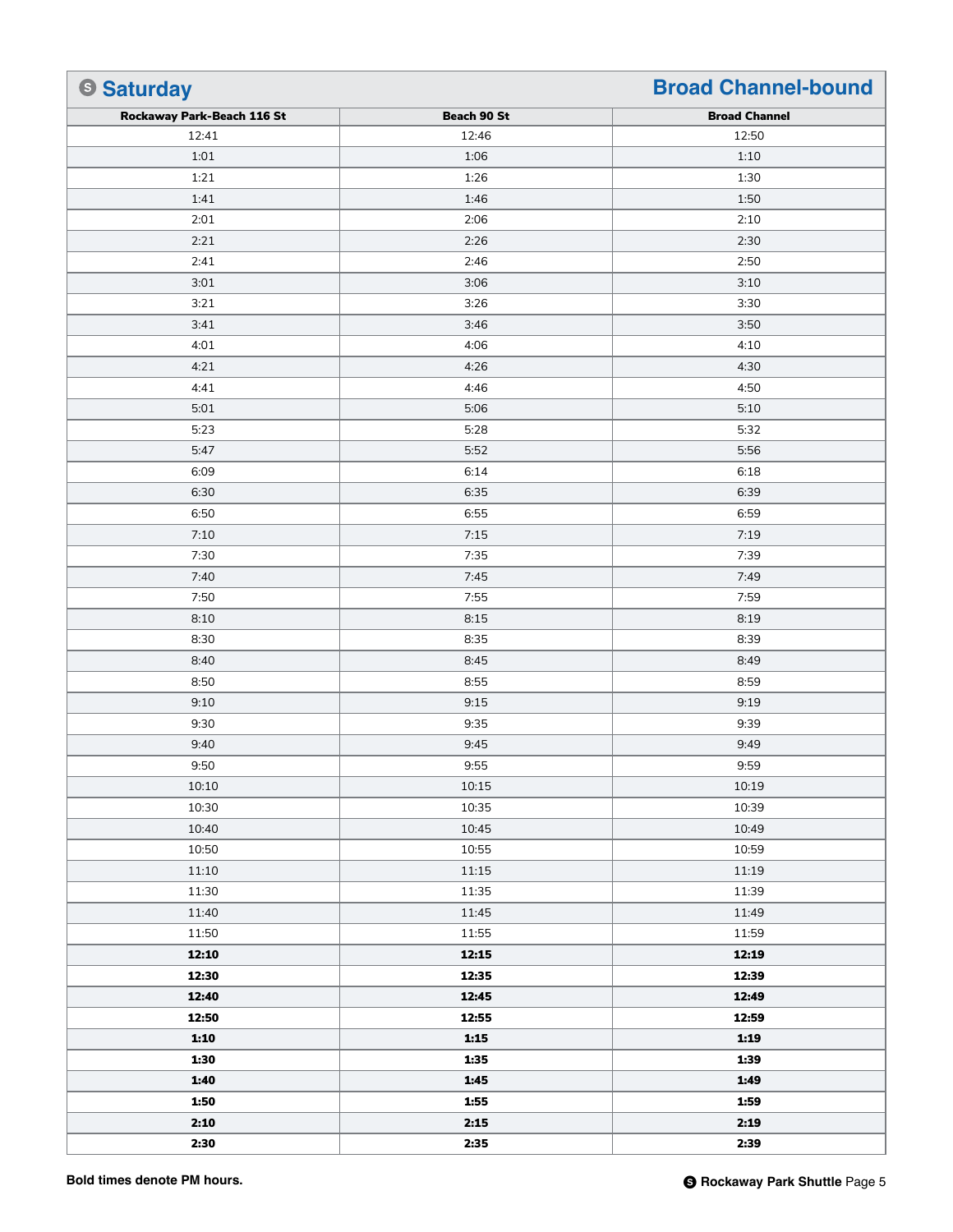| Rockaway Park-Beach 116 St | Beach 90 St | <b>Broad Channel</b> |
|----------------------------|-------------|----------------------|
| 2:40                       | 2:45        | 2:49                 |
| 2:50                       | 2:55        | 2:59                 |
| 3:10                       | 3:15        | 3:19                 |
| 3:30                       | 3:35        | 3:39                 |
| 3:40                       | 3:45        | 3:49                 |
| 3:50                       | 3:55        | 3:59                 |
| 4:10                       | 4:15        | 4:19                 |
| 4:30                       | 4:35        | 4:39                 |
| 4:40                       | 4:45        | 4:49                 |
| 4:50                       | 4:55        | 4:59                 |
| 5:10                       | 5:15        | 5:19                 |
| 5:22                       | 5:27        | 5:31                 |
| 5:30                       | 5:35        | 5:39                 |
| 5:50                       | 5:55        | 5:59                 |
| 6:10                       | 6:15        | 6:19                 |
| 6:22                       | 6:27        | 6:31                 |
| 6:30                       | 6:35        | 6:39                 |
| 6:50                       | 6:55        | 6:59                 |
| 7:10                       | 7:15        | 7:19                 |
| 7:22                       | 7:27        | 7:31                 |
| 7:30                       | 7:35        | 7:39                 |
| 7:50                       | 7:55        | 7:59                 |
| 8:10                       | 8:15        | 8:19                 |
| 8:30                       | 8:35        | 8:39                 |
| 8:50                       | 8:55        | 8:59                 |
| 9:10                       | 9:15        | 9:19                 |
| 9:32                       | 9:37        | 9:41                 |
| 9:54                       | 9:59        | 10:03                |
| 10:14                      | 10:19       | 10:23                |
| 10:36                      | 10:41       | 10:45                |
| 10:50                      | 10:55       | 10:59                |
| 11:04                      | 11:09       | 11:13                |
| 11:31                      | 11:36       | 11:40                |
| 12:01                      | 12:06       | 12:10                |
| 12:21                      | 12:26       | 12:30                |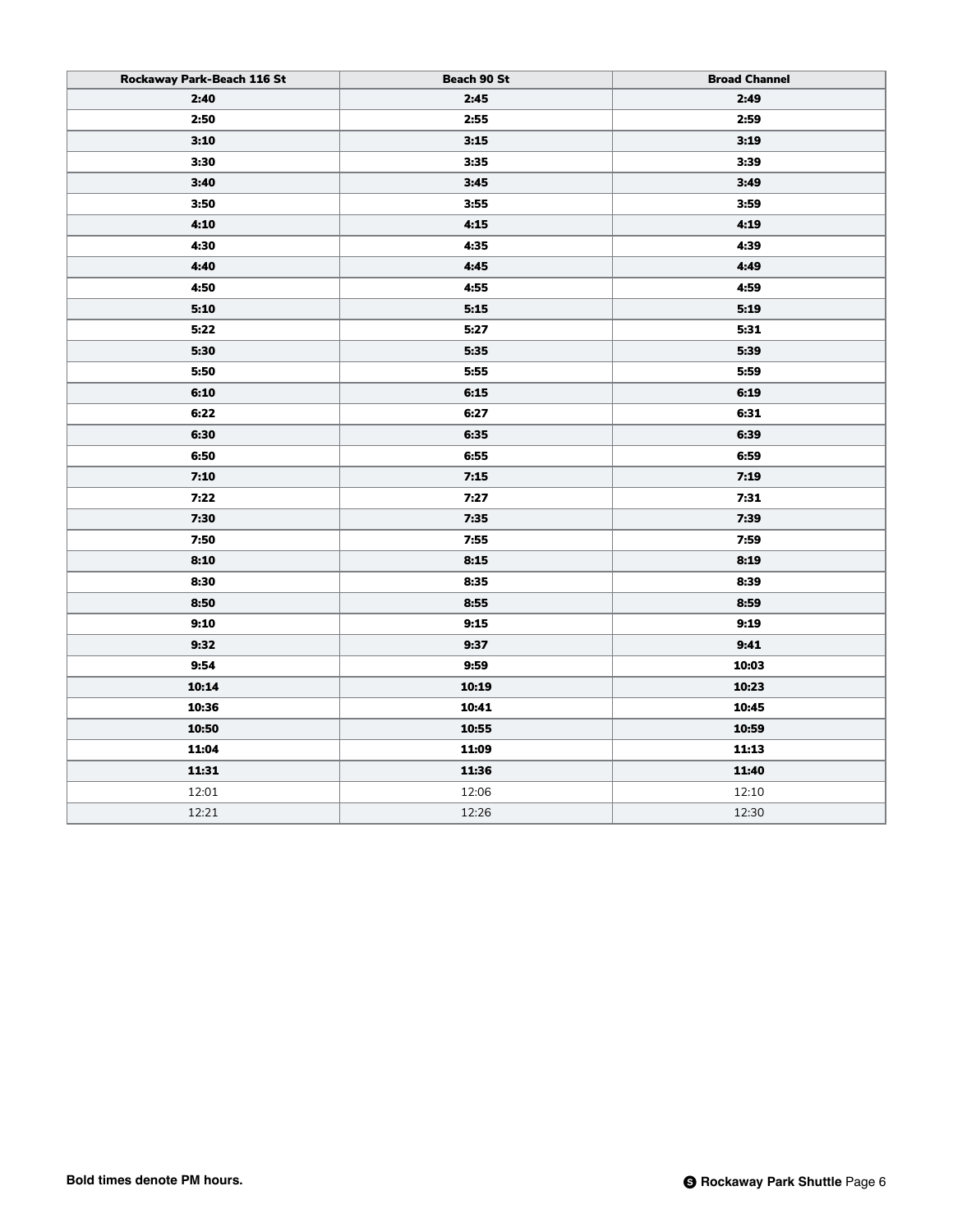| <b>Saturday</b>      |             | <b>Rockaway Park-bound</b> |
|----------------------|-------------|----------------------------|
| <b>Broad Channel</b> | Beach 90 St | Rockaway Park-Beach 116 St |
| 12:19                | 12:23       | 12:27                      |
| 12:43                | 12:47       | 12:51                      |
| 1:07                 | 1:11        | 1:15                       |
| 1:30                 | 1:34        | 1:38                       |
| 1:47                 | 1:51        | 1:55                       |
| 2:07                 | 2:11        | 2:15                       |
| 2:27                 | 2:31        | 2:35                       |
| 2:47                 | 2:51        | 2:55                       |
| 3:07                 | 3:11        | 3:15                       |
| 3:27                 | 3:31        | 3:35                       |
| 3:47                 | 3:51        | 3:55                       |
| 4:07                 | 4:11        | 4:15                       |
| 4:27                 | 4:31        | 4:35                       |
| 4:47                 | 4:51        | 4:55                       |
| 5:07                 | 5:11        | 5:15                       |
| 5:27                 | 5:31        | 5:35                       |
| 5:47                 | 5:51        | 5:55                       |
| 6:07                 | 6:11        | 6:15                       |
| 6:29                 | 6:33        | 6:37                       |
| 6:53                 | 6:57        | 7:01                       |
| 7:11                 | 7:15        | 7:20                       |
| 7:29                 | 7:33        | 7:38                       |
| 7:52                 | 7:56        | 8:01                       |
| 8:00                 | 8:04        | 8:09                       |
| 8:12                 | 8:16        | 8:21                       |
| 8:32                 | 8:36        | 8:41                       |
| 8:52                 | 8:56        | 9:01                       |
| 9:00                 | 9:04        | 9:09                       |
| 9:12                 | 9:16        | 9:21                       |
| 9:32                 | 9:36        | 9:41                       |
| 9:52                 | 9:56        | 10:01                      |
| 10:00                | 10:04       | 10:09                      |
| 10:12                | 10:16       | 10:21                      |
| 10:32                | 10:36       | 10:41                      |
| 10:52                | 10:56       | 11:01                      |
| 11:00                | 11:04       | 11:09                      |
| 11:12                | 11:16       | 11:21                      |
| 11:32                | 11:36       | 11:41                      |
| 11:52                | 11:56       | 12:01                      |
| 12:00                | 12:04       | 12:09                      |
| 12:12                | 12:16       | 12:21                      |
| 12:32                | 12:36       | 12:41                      |
| 12:52                | 12:56       | 1:01                       |
| 1:00                 | 1:04        | 1:09                       |
| 1:12                 | 1:16        | 1:21                       |
| 1:32                 | 1:36        | 1:41                       |
| 1:52                 | 1:56        | 2:01                       |
| 2:00                 | 2:04        | 2:09                       |
| 2:12                 | 2:16        | 2:21                       |
|                      |             |                            |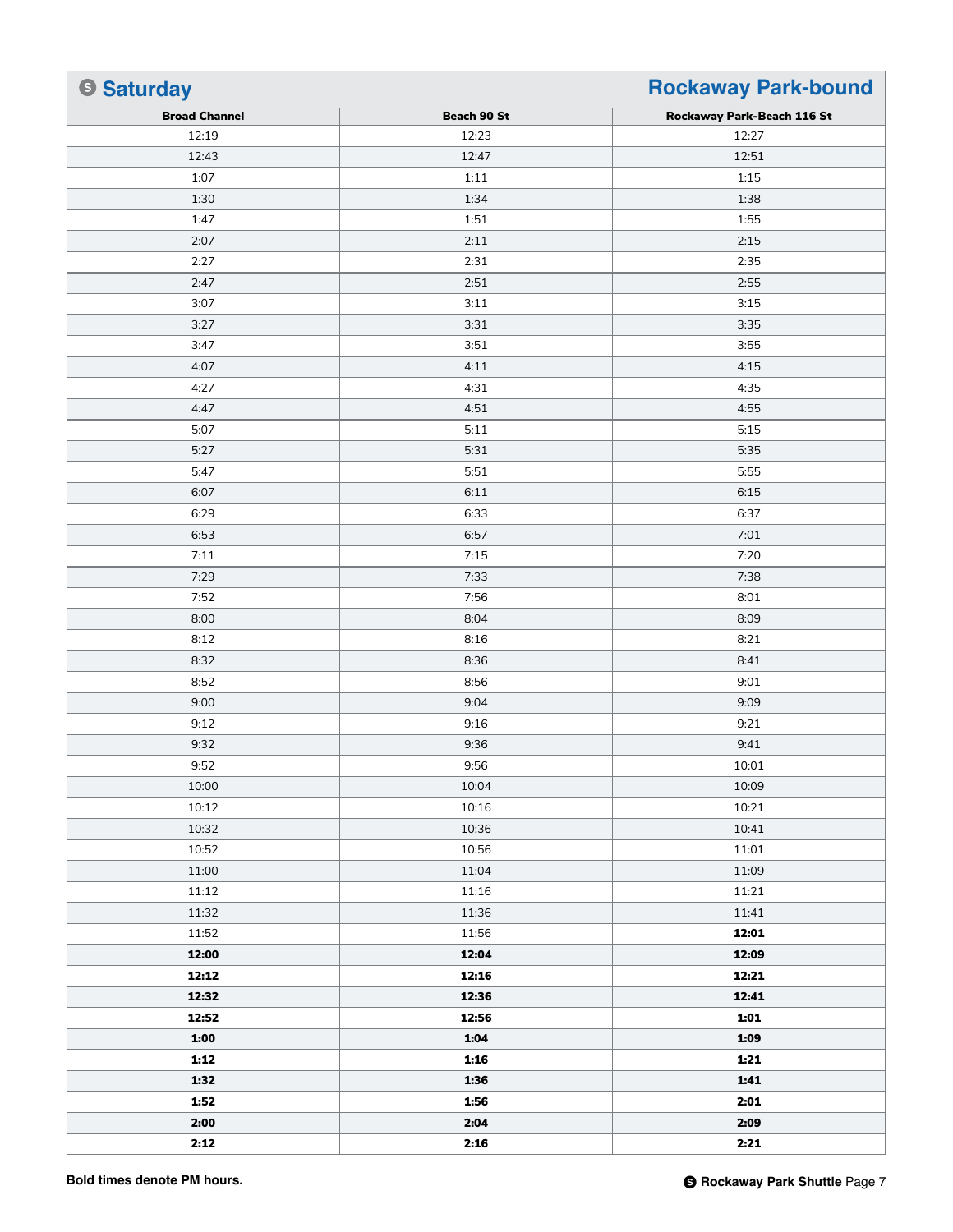| <b>Broad Channel</b> | Beach 90 St | Rockaway Park-Beach 116 St |
|----------------------|-------------|----------------------------|
| 2:32                 | 2:36        | 2:41                       |
| 2:52                 | 2:56        | 3:01                       |
| 3:00                 | 3:04        | 3:09                       |
| 3:12                 | 3:16        | 3:21                       |
| 3:32                 | 3:36        | 3:41                       |
| 3:52                 | 3:56        | 4:01                       |
| 4:00                 | 4:04        | 4:09                       |
| 4:12                 | 4:16        | 4:21                       |
| 4:32                 | 4:36        | 4:41                       |
| 4:52                 | 4:56        | 5:01                       |
| 5:00                 | 5:04        | 5:09                       |
| 5:12                 | 5:16        | 5:21                       |
| 5:32                 | 5:36        | 5:41                       |
| 5:42                 | 5:46        | 5:51                       |
| 5:54                 | 5:58        | 6:03                       |
| 6:12                 | 6:16        | 6:21                       |
| 6:32                 | 6:36        | 6:41                       |
| 6:42                 | 6:46        | 6:51                       |
| 6:54                 | 6:58        | 7:03                       |
| 7:12                 | 7:16        | 7:21                       |
| 7:32                 | 7:36        | 7:41                       |
| 7:42                 | 7:46        | 7:50                       |
| 7:55                 | 7:59        | 8:04                       |
| 8:12                 | 8:16        | 8:21                       |
| 8:32                 | 8:36        | 8:41                       |
| 8:53                 | 8:57        | 9:02                       |
| 9:12                 | 9:16        | 9:21                       |
| 9:32                 | 9:36        | 9:41                       |
| 9:54                 | 9:58        | 10:02                      |
| 10:14                | 10:18       | 10:22                      |
| 10:34                | 10:38       | 10:42                      |
| 10:56                | 11:00       | 11:05                      |
| 11:12                | 11:16       | 11:21                      |
| 11:42                | 11:46       | 11:51                      |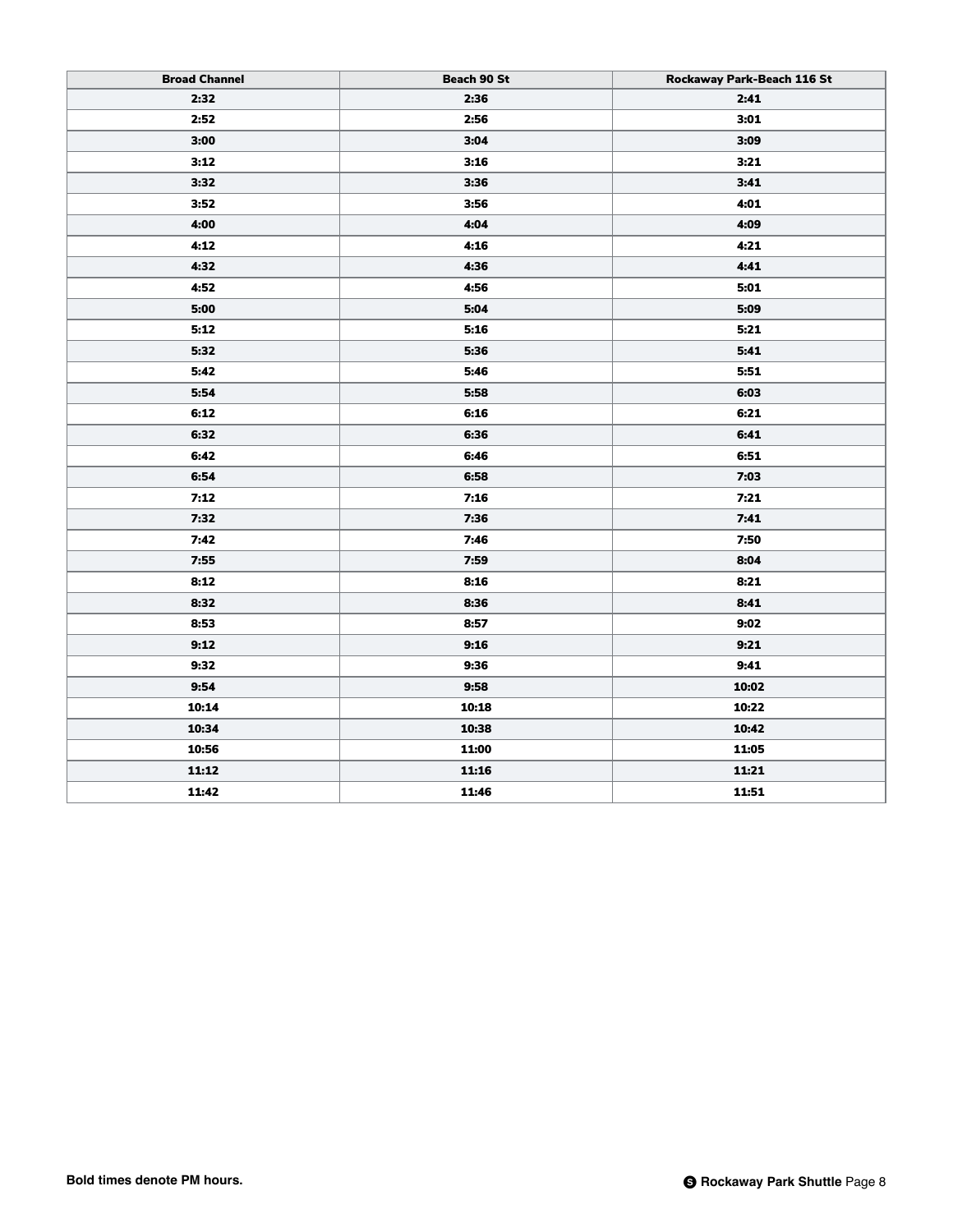| <b>Sunday</b>              |             | <b>Broad Channel-bound</b> |
|----------------------------|-------------|----------------------------|
| Rockaway Park-Beach 116 St | Beach 90 St | <b>Broad Channel</b>       |
| 12:41                      | 12:46       | 12:50                      |
| 12:56                      | 1:01        | 1:05                       |
| 1:09                       | 1:14        | 1:18                       |
| 1:21                       | 1:26        | 1:30                       |
| 1:41                       | 1:46        | 1:50                       |
| 2:01                       | 2:06        | 2:10                       |
| 2:21                       | 2:26        | 2:30                       |
| 2:41                       | 2:46        | 2:50                       |
| 3:01                       | 3:06        | 3:10                       |
| 3:21                       | 3:26        | 3:30                       |
| 3:41                       | 3:46        | 3:50                       |
| 4:01                       | 4:06        | 4:10                       |
| 4:21                       | 4:26        | 4:30                       |
| 4:41                       | 4:46        | 4:50                       |
| 5:01                       | 5:06        | 5:10                       |
| 5:21                       | 5:26        | 5:30                       |
| 5:40                       | 5:45        | 5:49                       |
| 5:55                       | 6:00        | 6:04                       |
| 6:08                       | 6:13        | 6:17                       |
| 6:28                       | 6:33        | 6:37                       |
| 6:40                       | 6:45        | 6:49                       |
| 7:03                       | 7:08        | 7:12                       |
| 7:23                       | 7:28        | 7:32                       |
| 7:43                       | 7:48        | 7:52                       |
| 8:01                       | 8:06        | 8:10                       |
| 8:21                       | 8:26        | 8:30                       |
| 8:43                       | 8:48        | 8:52                       |
| 9:03                       | 9:08        | 9:12                       |
| 9:23                       | 9:28        | 9:32                       |
| 9:43                       | 9:48        | 9:52                       |
| 10:03                      | 10:08       | 10:12                      |
| 10:23                      | 10:28       | 10:32                      |
| 10:43                      | 10:48       | 10:52                      |
| 11:03                      | 11:08       | 11:12                      |
| 11:23                      | 11:28       | 11:32                      |
| 11:43                      | 11:48       | 11:52                      |
| 12:03                      | 12:08       | 12:12                      |
| 12:23                      | 12:28       | 12:32                      |
| 12:43                      | 12:48       | 12:52                      |
| 1:03                       | 1:08        | 1:12                       |
| 1:23                       | 1:28        | 1:32                       |
| 1:43                       | 1:48        | 1:52                       |
| 2:03                       | 2:08        | 2:12                       |
| 2:23                       | 2:28        | 2:32                       |
| 2:43                       | 2:48        | 2:52                       |
| 3:03                       | 3:08        | 3:12                       |
| 3:23                       | 3:28        | 3:32                       |
| 3:43                       | 3:48        | 3:52                       |
| 4:03                       | 4:08        | 4:12                       |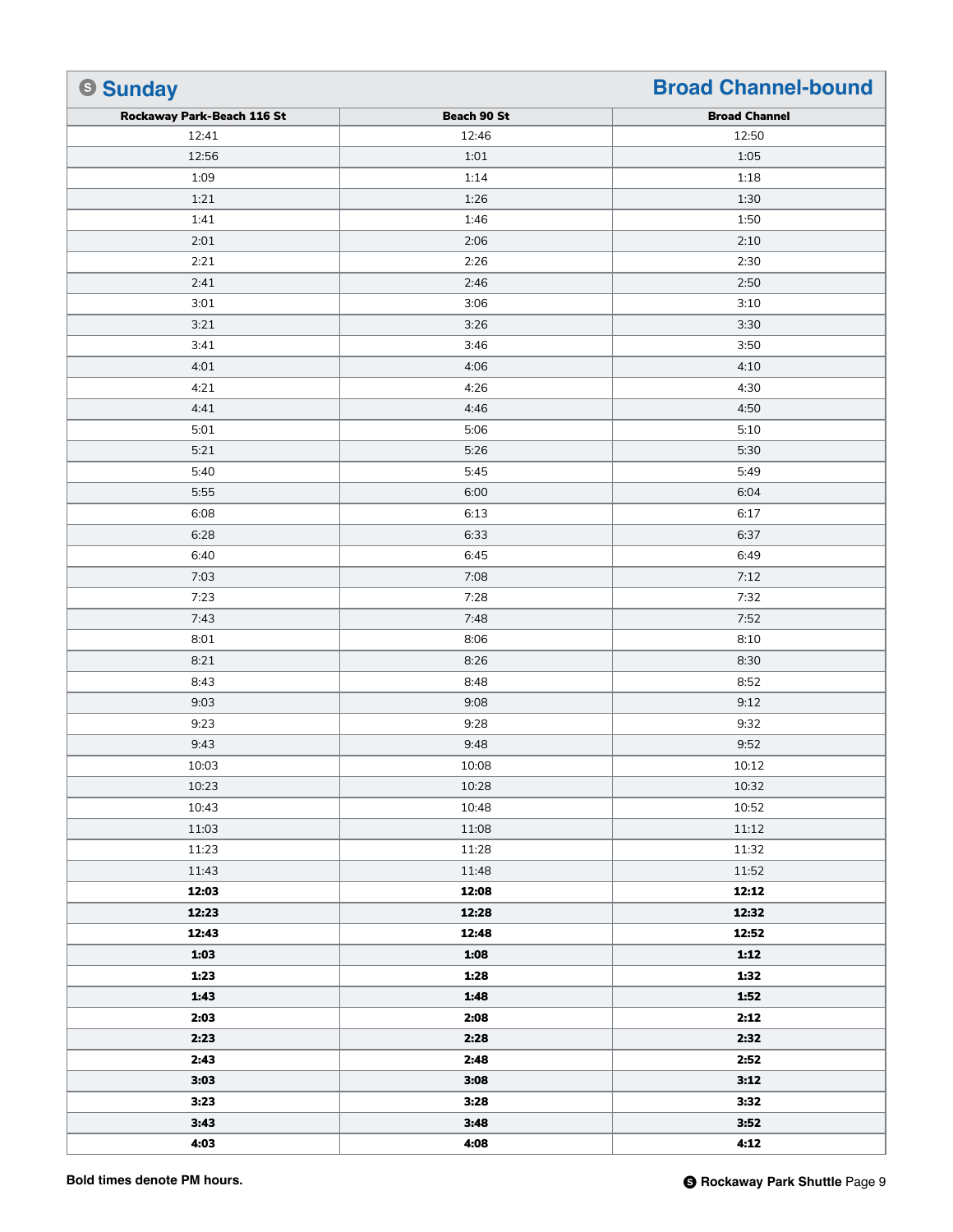| Rockaway Park-Beach 116 St | Beach 90 St | <b>Broad Channel</b> |
|----------------------------|-------------|----------------------|
| 4:23                       | 4:28        | 4:32                 |
| 4:43                       | 4:48        | 4:52                 |
| 5:03                       | 5:08        | 5:12                 |
| 5:23                       | 5:28        | 5:32                 |
| 5:43                       | 5:48        | 5:52                 |
| 6:03                       | 6:08        | 6:12                 |
| 6:23                       | 6:28        | 6:32                 |
| 6:43                       | 6:48        | 6:52                 |
| 7:08                       | 7:13        | 7:17                 |
| 7:32                       | 7:37        | 7:41                 |
| 7:53                       | 7:58        | 8:02                 |
| 8:13                       | 8:18        | 8:22                 |
| 8:33                       | 8:38        | 8:42                 |
| 8:43                       | 8:48        | 8:52                 |
| 9:08                       | 9:13        | 9:17                 |
| 9:33                       | 9:38        | 9:42                 |
| 9:53                       | 9:58        | 10:02                |
| 10:11                      | 10:16       | 10:20                |
| 10:29                      | 10:34       | 10:38                |
| 10:53                      | 10:58       | 11:02                |
| 11:23                      | 11:28       | 11:32                |
| 11:41                      | 11:46       | 11:50                |
| 12:01                      | 12:06       | 12:10                |
| 12:11                      | 12:16       | 12:20                |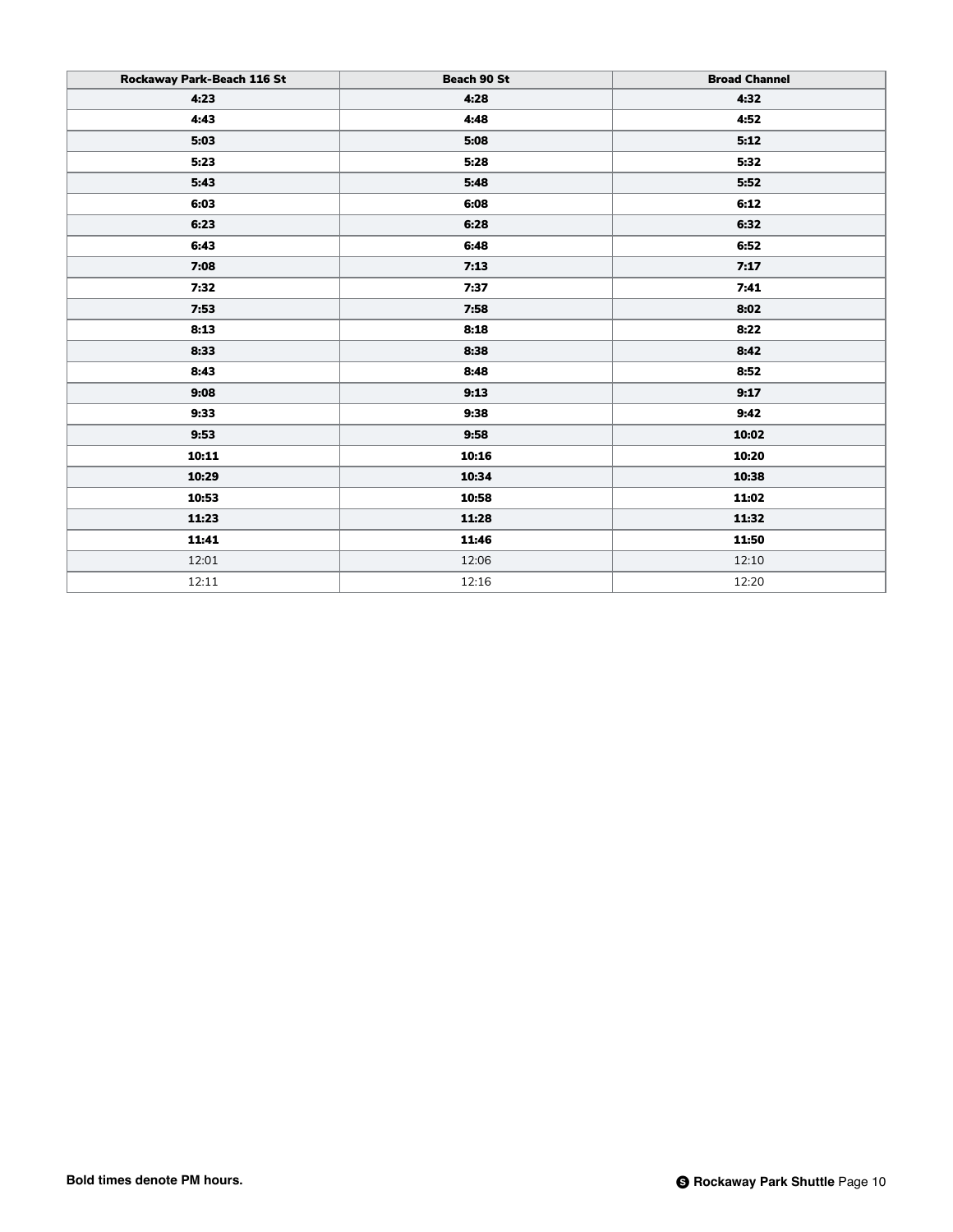| <b>Sunday</b>        |             | <b>Rockaway Park-bound</b> |
|----------------------|-------------|----------------------------|
| <b>Broad Channel</b> | Beach 90 St | Rockaway Park-Beach 116 St |
| 12:05                | 12:09       | 12:14                      |
| 12:29                | 12:33       | 12:38                      |
| 12:53                | 12:57       | 1:02                       |
| 1:02                 | 1:06        | 1:11                       |
| 1:17                 | 1:21        | 1:26                       |
| 1:33                 | 1:37        | 1:42                       |
| 1:47                 | 1:51        | 1:55                       |
| 2:07                 | 2:11        | 2:15                       |
| 2:27                 | 2:31        | 2:35                       |
| 2:47                 | 2:51        | 2:55                       |
| 3:07                 | 3:11        | 3:15                       |
| 3:27                 | 3:31        | 3:35                       |
| 3:47                 | 3:51        | 3:55                       |
| 4:07                 | 4:11        | 4:15                       |
| 4:27                 | 4:31        | 4:35                       |
| 4:47                 | 4:51        | 4:55                       |
| 5:07                 | 5:11        | 5:15                       |
| 5:27                 | 5:31        | 5:35                       |
| 5:47                 | 5:51        | 5:56                       |
| 6:07                 | 6:11        | 6:16                       |
| 6:16                 | 6:20        | 6:25                       |
| 6:28                 | 6:32        | 6:37                       |
| 6:48                 | 6:52        | 6:57                       |
| 7:07                 | 7:11        | 7:16                       |
| 7:27                 | 7:31        | 7:36                       |
| 7:47                 | 7:51        | 7:56                       |
| 8:04                 | 8:08        | 8:13                       |
| 8:20                 | 8:24        | 8:29                       |
| 8:40                 | 8:44        | 8:49                       |
| 9:04                 | 9:08        | 9:13                       |
| 9:28                 | 9:32        | 9:37                       |
| 9:52                 | 9:56        | 10:01                      |
| 10:15                | 10:19       | 10:24                      |
| 10:28                | 10:32       | 10:37                      |
| 10:42                | 10:46       | 10:51                      |
| 11:05                | 11:09       | 11:14                      |
| 11:29                | 11:33       | 11:38                      |
| 11:53                | 11:57       | 12:02                      |
| 12:13                | 12:17       | 12:22                      |
| 12:33                | 12:37       | 12:42                      |
| 12:53                | 12:57       | 1:02                       |
| 1:13                 | 1:17        | 1:22                       |
| 1:33                 | 1:37        | 1:42                       |
| 1:53                 | 1:57        | 2:02                       |
| 2:13                 | 2:17        | 2:22                       |
| 2:33                 | 2:37        | 2:42                       |
| 2:53                 | 2:57        | 3:02                       |
| 3:13                 | 3:17        | 3:22                       |
| 3:33                 | 3:37        | 3:42                       |
|                      |             |                            |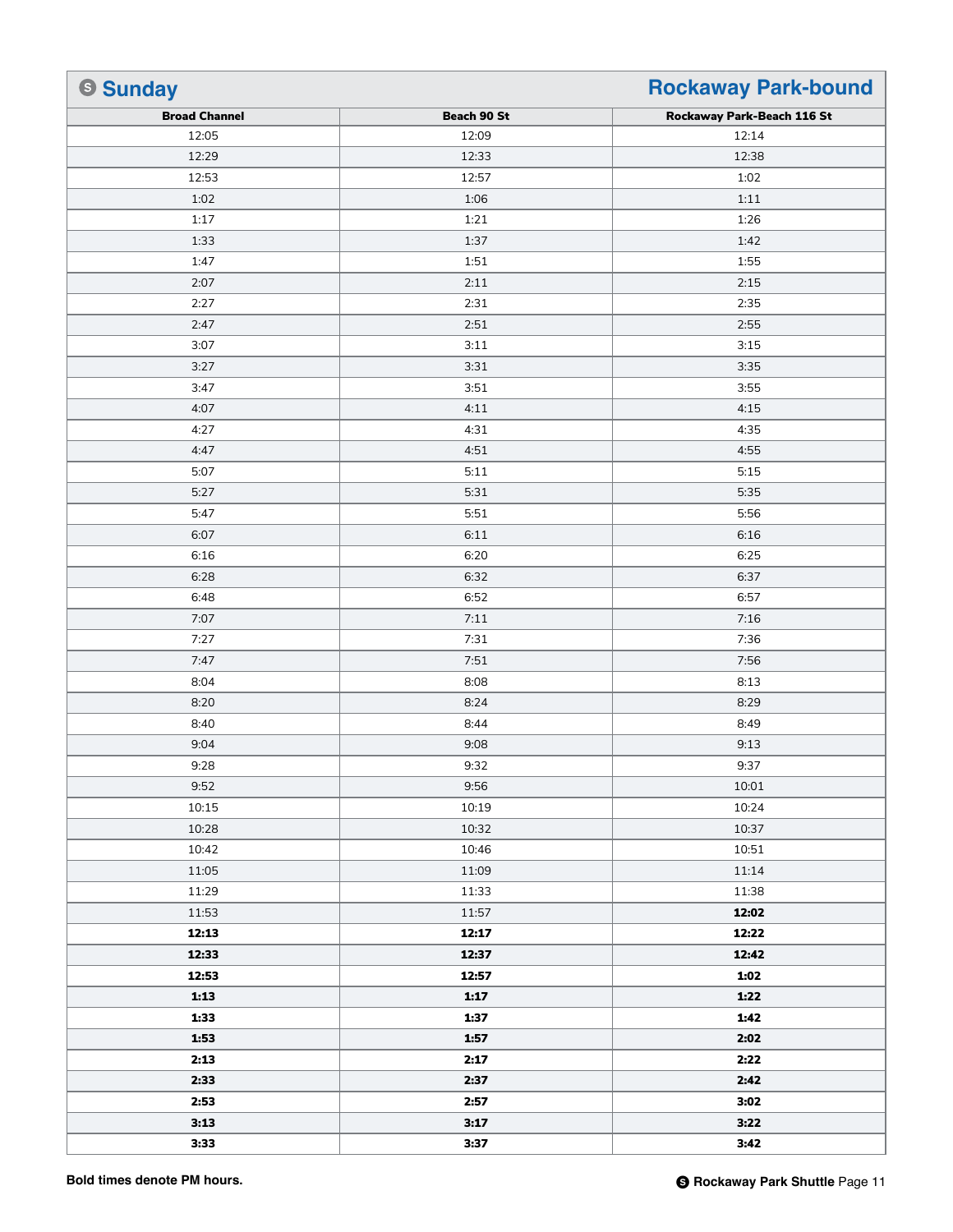| <b>Broad Channel</b> | Beach 90 St | Rockaway Park-Beach 116 St |
|----------------------|-------------|----------------------------|
| 3:53                 | 3:57        | 4:02                       |
| 4:13                 | 4:17        | 4:22                       |
| 4:33                 | 4:37        | 4:42                       |
| 4:53                 | 4:57        | 5:02                       |
| 5:13                 | 5:17        | 5:22                       |
| 5:33                 | 5:37        | 5:42                       |
| 5:53                 | 5:57        | 6:02                       |
| 6:13                 | 6:17        | 6:22                       |
| 6:33                 | 6:37        | 6:42                       |
| 6:53                 | 6:57        | 7:02                       |
| 7:13                 | 7:17        | 7:22                       |
| 7:33                 | 7:37        | 7:42                       |
| 7:53                 | 7:57        | 8:02                       |
| 8:13                 | 8:17        | 8:22                       |
| 8:33                 | 8:37        | 8:42                       |
| 8:53                 | 8:57        | 9:02                       |
| 9:13                 | 9:17        | 9:22                       |
| 9:33                 | 9:37        | 9:42                       |
| 9:53                 | 9:57        | 10:02                      |
| 10:13                | 10:17       | 10:22                      |
| 10:33                | 10:37       | 10:42                      |
| 10:53                | 10:57       | 11:02                      |
| 11:16                | 11:20       | 11:25                      |
| 11:46                | 11:50       | 11:55                      |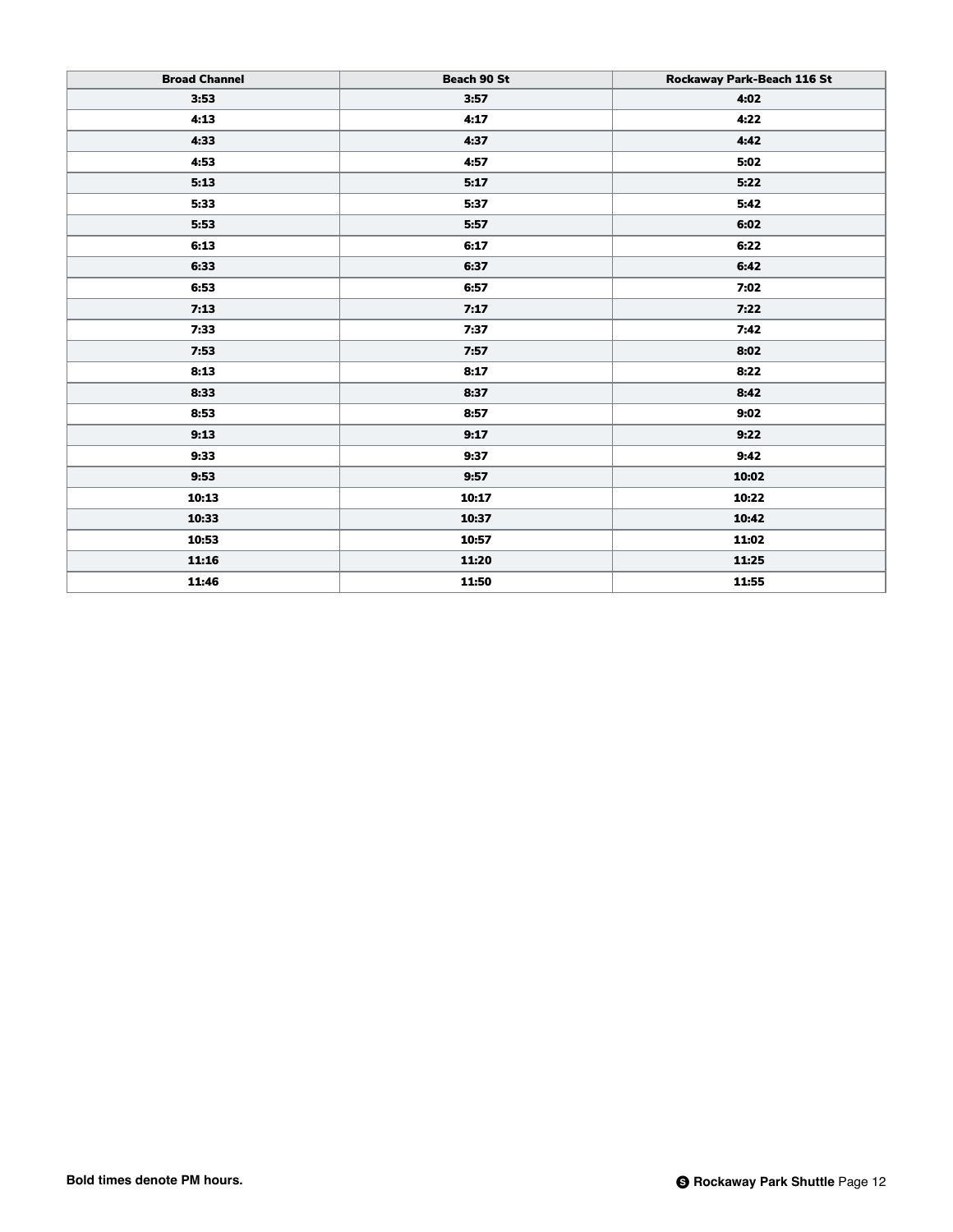## 4 8 Avenue Express (with Rockaway Park Shuttle)